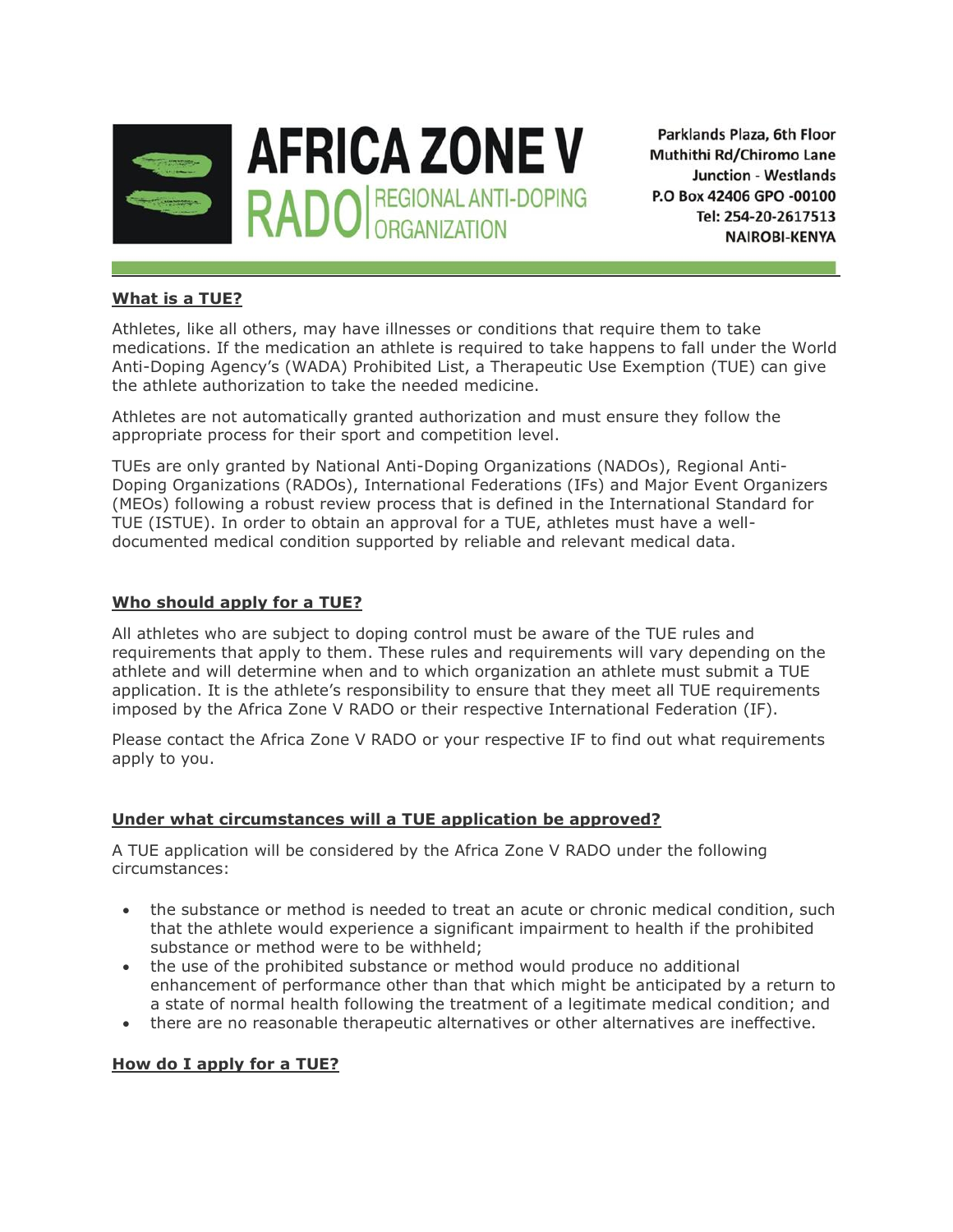Use the Africa Zone V RADO TUE application form and submit it to the Africa Zone V RADO with all required supporting documentation.

Application timelines and information:

- A complete TUE application can be reviewed within 21 days of receipt of a complete application.
- The Africa Zone V RADO will contact the athlete once a decision has been rendered on the application, or if more information has been deemed necessary.
- Costs incurred for the completion of the TUE application form or additional investigations, examinations, or imaging studies are the responsibility of the athlete.
- The Africa Zone V RADO will confirm receipt of a TUE application by email within two business days. If you do not receive a confirmation of receipt within that time frame, please contact the Africa Zone V RADO.
- Incomplete applications will be returned and will need to be resubmitted with additional information.
- Keep a copy of your application form and medical file for your records.

### **Start of Medical Treatment**

If the TUE is approved, the athlete can only begin treatment after the reception of the approval notice from Africa Zone V RADO. Athletes should not start using the substance before receiving the authorization notice from Africa Zone V RADO. The athlete would then be using a prohibited method or substance without authorization and this could constitute an anti-doping rule violation in the event that the TUE is denied by the TUEC.

In rare emergency or exceptional cases, a retroactive approval may be considered (please see next section).

#### **What is a retroactive TUE?**

The retroactive TUE application process may only be granted if:

a. Emergency treatment or treatment of an acute medical condition was necessary; or

b. Due to other exceptional circumstances, there was insufficient time or opportunity for the Athlete to submit, or for the TUE Committee to consider, an application for the TUE prior to Sample collection; or

c. The applicable rules required the Athlete or permitted the Athlete (see Code Article 4.4.5) to apply for a retroactive TUE; or

d. It is agreed, by WADA and by the Anti-Doping Organization to whom the application for a retroactive TUE is or would be made, that fairness requires the grant of a retroactive TUE.

#### **What should I do in case of an emergency or acute treatment?**

Your health and safety come first. Any decision made regarding your treatment plan should be done in consultation with your physician. Once your treatment is being managed, contact the Africa Zone V RADO to determine your medical exemption requirements, and to download the application form if required.

#### **What should I do if I have surgery?**